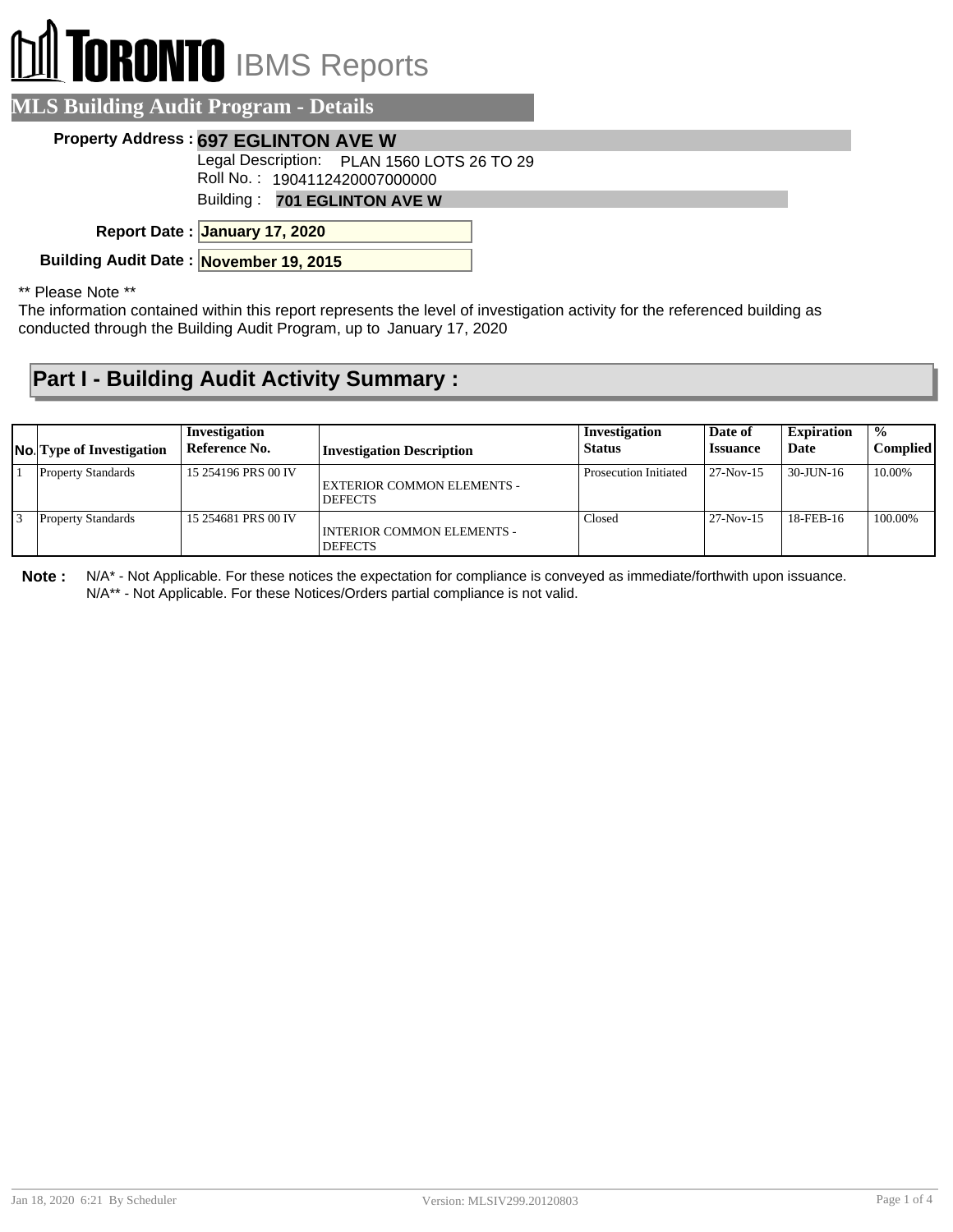## **Part II - Building Audit Details for Property Standards Orders :**

| Type of<br>No. Investigation                     | Investigation<br>Reference No. | <b>Investigation Description</b>              | Investigation Date of<br><b>Status</b> | ∣Issuance ⊺Date | <b>Expiration</b> | <b>Next Scheduled</b><br><b>Inspection Date</b> |  |
|--------------------------------------------------|--------------------------------|-----------------------------------------------|----------------------------------------|-----------------|-------------------|-------------------------------------------------|--|
| <b>Property Standards</b>                        | 15 254196 PRS 00 IV            | EXTERIOR COMMON ELEMENTS -<br><b>IDEFECTS</b> | Prosecution Initil 27-Nov-15 30-JUN-16 |                 |                   | 30-Apr-20                                       |  |
| No. of defects contained within the Order:<br>10 |                                |                                               |                                        |                 |                   |                                                 |  |

**9**

**No. of defects that remain outstanding :**

|                 | <b>Deficiency Details</b>                                                                                                                                                                                                                                                                                                                          |                             |               |  |  |  |  |  |
|-----------------|----------------------------------------------------------------------------------------------------------------------------------------------------------------------------------------------------------------------------------------------------------------------------------------------------------------------------------------------------|-----------------------------|---------------|--|--|--|--|--|
| No.             | <b>Violation/Defect</b>                                                                                                                                                                                                                                                                                                                            | Location                    | <b>Status</b> |  |  |  |  |  |
|                 | The (verandah, porch, deck, loading dock, ramp, balcony, fire escape or other similar structure,<br>and/or other appurtenant attachment) and/or the supporting structural member(s) is not being<br>maintained free from defects and/or hazards.<br>Namely: The supporting structural members are not maintained free from defects including holes | Balcony                     | Open          |  |  |  |  |  |
|                 | around and below the support beams of the balconies.                                                                                                                                                                                                                                                                                               |                             |               |  |  |  |  |  |
| $\overline{2}$  | The (verandah, porch, deck, loading dock, ramp, balcony, fire escape or other similar structure,<br>and/or other appurtenant attachment) and/or the supporting structural member(s) is not<br>maintained in a safe condition.                                                                                                                      | Balcony                     | Open          |  |  |  |  |  |
|                 | Namely: Hole in the balcony floor.                                                                                                                                                                                                                                                                                                                 |                             |               |  |  |  |  |  |
| 3               | Dwelling unit window that is capable of being opened has no screen.                                                                                                                                                                                                                                                                                | <b>Dwelling Unit</b>        | Open          |  |  |  |  |  |
| 4               | The protective/decorative finish on the exterior surfaces is not being maintained in good repair.                                                                                                                                                                                                                                                  | <b>Exterior Of Building</b> | Open          |  |  |  |  |  |
|                 | Namely: The walls and roof flashing are not maintained free of rust stains and paint deterioration.                                                                                                                                                                                                                                                |                             |               |  |  |  |  |  |
| 5               | The exterior walls and their components are not being maintained in good repair.                                                                                                                                                                                                                                                                   | <b>Exterior Of Building</b> | Open          |  |  |  |  |  |
|                 | Namely: Holes in wall and open mortar joints in various locations including the south dividing wall<br>between 699 and 701 buildings.                                                                                                                                                                                                              |                             |               |  |  |  |  |  |
| 6               | Exterior yard surface and/or similar areas not maintained.                                                                                                                                                                                                                                                                                         | Front                       | Open          |  |  |  |  |  |
|                 | Namely: The patio stones are broken in areas and the yard surface is uneven.                                                                                                                                                                                                                                                                       |                             |               |  |  |  |  |  |
| $\overline{7}$  | The electrical fixtures are not maintained in good working order.                                                                                                                                                                                                                                                                                  | <b>Main Entrance</b>        | Closed        |  |  |  |  |  |
|                 | Namely: The light fixture is corroded and rusted.                                                                                                                                                                                                                                                                                                  |                             |               |  |  |  |  |  |
| 8               | Exterior door has defective hardware.                                                                                                                                                                                                                                                                                                              | <b>Main Entrance</b>        | Open          |  |  |  |  |  |
|                 | Namely: The door handle is loose.                                                                                                                                                                                                                                                                                                                  |                             |               |  |  |  |  |  |
| 9               | The protective/decorative finish on the exterior surfaces is not being maintained in good repair.                                                                                                                                                                                                                                                  | <b>Throughout Building</b>  | Open          |  |  |  |  |  |
|                 | Namely: All exterior wood and metal surfaces of the building.                                                                                                                                                                                                                                                                                      |                             |               |  |  |  |  |  |
| 10 <sup>°</sup> | Exterior window or skylight not maintained in good repair.                                                                                                                                                                                                                                                                                         | <b>Throughout Building</b>  | Open          |  |  |  |  |  |
|                 | Namely: The window frames are damaged.                                                                                                                                                                                                                                                                                                             |                             |               |  |  |  |  |  |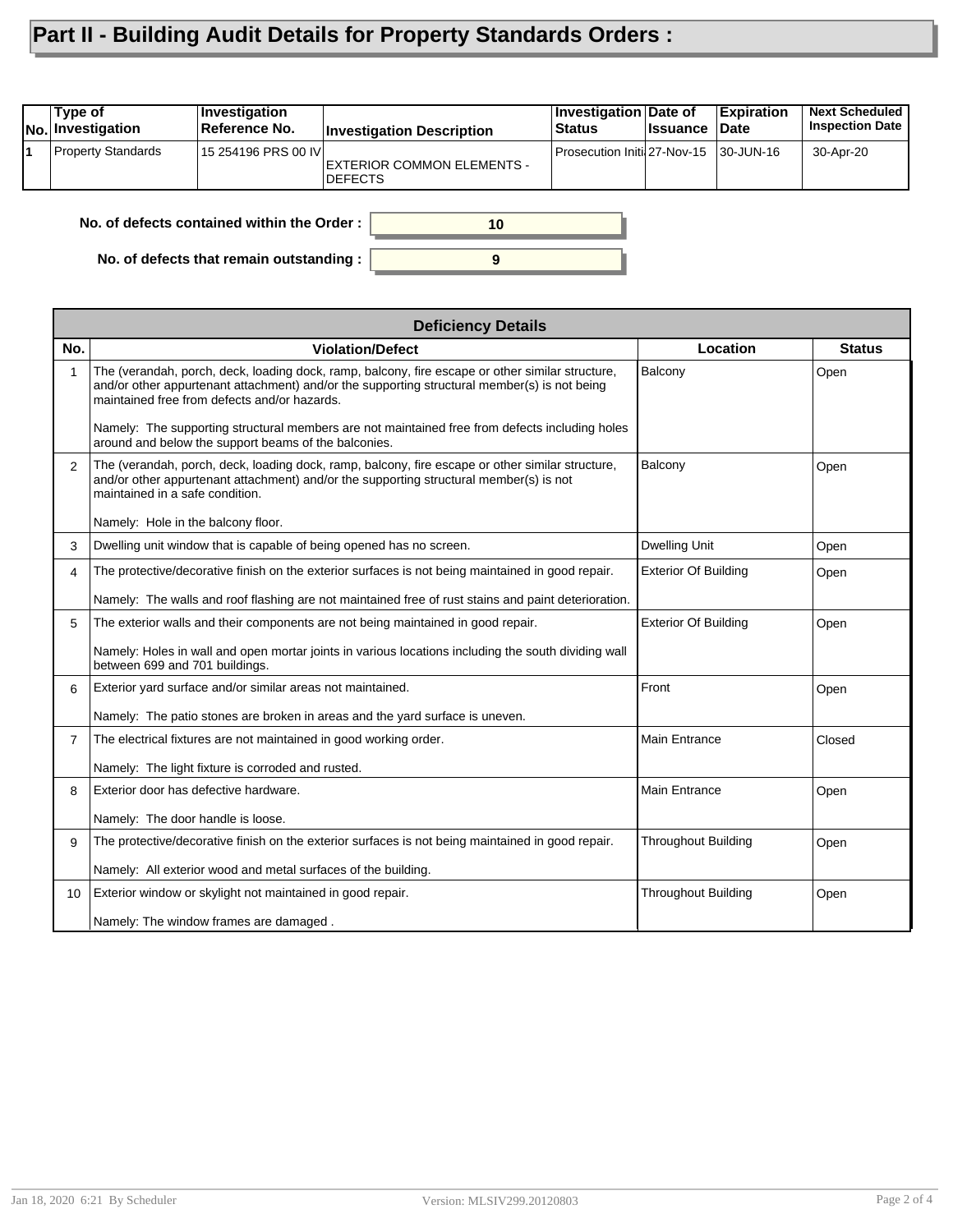| Tvpe of<br>No. Investigation | <b>Investigation</b><br><b>Reference No.</b> | <b>Investigation Description</b>                    | $ $ Investigation $ $ Date of<br><b>Status</b> | <b>Issuance</b> | <b>Expiration</b><br><b>Date</b> | Next Scheduled I<br><b>Inspection Date</b> |
|------------------------------|----------------------------------------------|-----------------------------------------------------|------------------------------------------------|-----------------|----------------------------------|--------------------------------------------|
| <b>Property Standards</b>    | 15 254681 PRS 00 IV                          | <b>INTERIOR COMMON ELEMENTS -</b><br><b>DEFECTS</b> | Closed                                         |                 | 27-Nov-15 18-FEB-16              |                                            |

| No. of defects contained within the Order :      |  |
|--------------------------------------------------|--|
| No. of defects that remain outstanding : $\vert$ |  |

|                 | <b>Deficiency Details</b>                                                                                         |                 |               |  |  |  |  |  |
|-----------------|-------------------------------------------------------------------------------------------------------------------|-----------------|---------------|--|--|--|--|--|
| No.             | <b>Violation/Defect</b>                                                                                           | Location        | <b>Status</b> |  |  |  |  |  |
| $\mathbf{1}$    | Wall(s) not maintained free of holes, cracks, damaged and deteriorated materials.                                 | <b>Basement</b> | Closed        |  |  |  |  |  |
|                 | Namely the doors and enclosure of the storage rooms are damaged in areas and the paint finish<br>is deteriorated. |                 |               |  |  |  |  |  |
| 2               | The floor and every appurtenance, surface cover and finish is not maintained.                                     | <b>Basement</b> | Closed        |  |  |  |  |  |
| 3               | The electrical receptacle are not maintained in a safe and complete condition.                                    | <b>Basement</b> | Closed        |  |  |  |  |  |
|                 | Namely; the light fixture is hanging by electrical wires from the ceiling.                                        |                 |               |  |  |  |  |  |
| 4               | Vanity is not maintained in a satisfactory condition.                                                             | <b>Basement</b> | Closed        |  |  |  |  |  |
|                 | Namely; the wash basin is defective.                                                                              |                 |               |  |  |  |  |  |
| 5               | The electrical connections are not maintained in a safe and complete condition.                                   | <b>Basement</b> | Closed        |  |  |  |  |  |
|                 | Namely; covers not provided for the light fixtures.                                                               |                 |               |  |  |  |  |  |
| 6               | The electrical fixtures are not maintained in a safe and complete condition.                                      | Hall            | Closed        |  |  |  |  |  |
|                 | Namely; covers not provided for the light fixtures.                                                               |                 |               |  |  |  |  |  |
| $\overline{7}$  | Laundry room and the facilities, amenities and associated equipment is not maintained in good<br>repair.          | Laundry Room    | Closed        |  |  |  |  |  |
|                 | Namely; the laundry tubs are not maintained in a clean condition and free from stains and<br>damaged finish.      |                 |               |  |  |  |  |  |
| 8               | Wall(s) not maintained free of holes, cracks, damaged and deteriorated materials.                                 | Locker Room     | Closed        |  |  |  |  |  |
|                 | Namely; the storage room enclosure has chips, cracks and deteriorated paint finish.                               |                 |               |  |  |  |  |  |
| 9               | The floor and every appurtenance, surface cover and finish is not maintained.                                     | Locker Room     | Closed        |  |  |  |  |  |
| 10              | The electrical connections are not maintained in a safe and complete condition.                                   | Meter Room      | Closed        |  |  |  |  |  |
|                 | Namely; cover missing from the junction box.                                                                      |                 |               |  |  |  |  |  |
| 11              | The electrical connections are not maintained in good working order.                                              | Storage Room    | Closed        |  |  |  |  |  |
|                 | Namely; improper cover on the wall outlet.                                                                        |                 |               |  |  |  |  |  |
| 12 <sup>2</sup> | Extension cords or other extensions are used as a permanent wiring system.                                        | Storage Room    | Closed        |  |  |  |  |  |